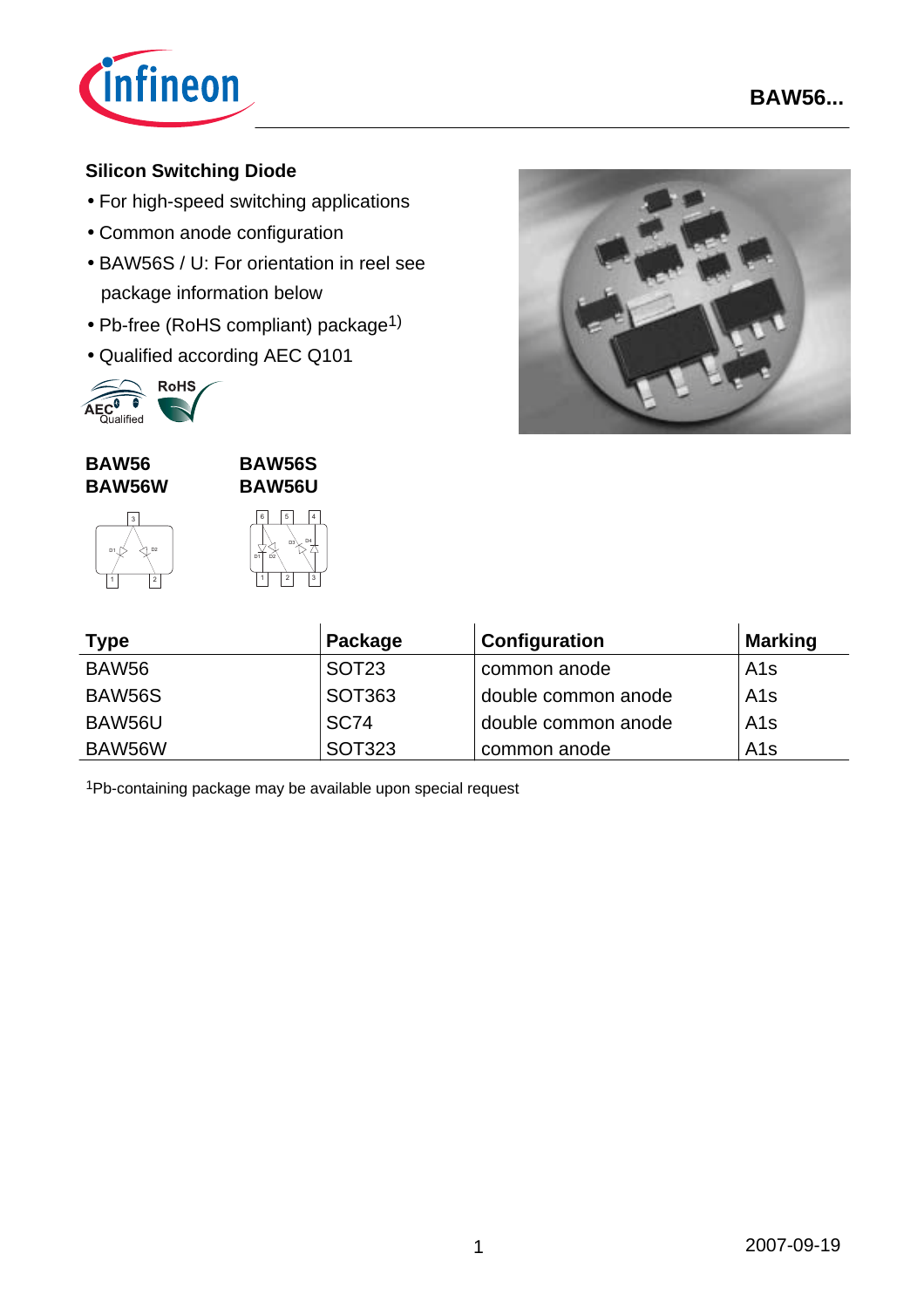

| <b>Maximum Ratings</b> at $T_A = 25^\circ$ C, unless otherwise specified |                        |              |             |  |  |  |
|--------------------------------------------------------------------------|------------------------|--------------|-------------|--|--|--|
| <b>Parameter</b>                                                         | <b>Symbol</b>          | <b>Value</b> | Unit        |  |  |  |
| Diode reverse voltage                                                    | $V_{\mathsf{R}}$       | 80           | $\vee$      |  |  |  |
| Peak reverse voltage                                                     | $V_{\mathsf{RM}}$      | 85           |             |  |  |  |
| Forward current                                                          | ΙF                     | 200          | mA          |  |  |  |
| Non-repetitive peak surge forward current                                | <b>FSM</b>             |              | A           |  |  |  |
| $t = 1$ µs                                                               |                        | 4.5          |             |  |  |  |
| $t = 1$ ms                                                               |                        |              |             |  |  |  |
| $t = 1$ s, single                                                        |                        | 0.5          |             |  |  |  |
| $t = 1$ s, double                                                        |                        | 0.75         |             |  |  |  |
| Total power dissipation                                                  | $P_{\text{tot}}$       |              | mW          |  |  |  |
| BAW56, $T_S \leq 28^{\circ}C$                                            |                        | 330          |             |  |  |  |
| BAW56S, $T_S \leq 85^{\circ}$ C                                          |                        | 250          |             |  |  |  |
| BAW56U, $T_S \leq 90^{\circ}$ C                                          |                        | 250          |             |  |  |  |
| BAW56W, $T_S \le 103^{\circ}C$                                           |                        | 250          |             |  |  |  |
| Junction temperature                                                     | $\mathcal{T}_\text{i}$ | 150          | $^{\circ}C$ |  |  |  |
| Storage temperature                                                      | $\tau_{\text{stg}}$    | $-65150$     |             |  |  |  |
|                                                                          |                        |              |             |  |  |  |

# **Maximum Ratings** at *T*A = 25°C, unless otherwise specified

#### **Thermal Resistance**

| <b>Parameter</b>                         | <b>Symbol</b> | <b>Value</b> | <b>Unit</b> |
|------------------------------------------|---------------|--------------|-------------|
| Junction - soldering point <sup>1)</sup> | $R_{thJS}$    |              | K/W         |
| BAW56                                    |               | 360          |             |
| <b>BAW56S</b>                            |               | 260          |             |
| BAW56U                                   |               | 240          |             |
| BAW56W                                   |               | 190          |             |

<sup>1</sup>For calculation of  $R_{thJA}$  please refer to Application Note Thermal Resistance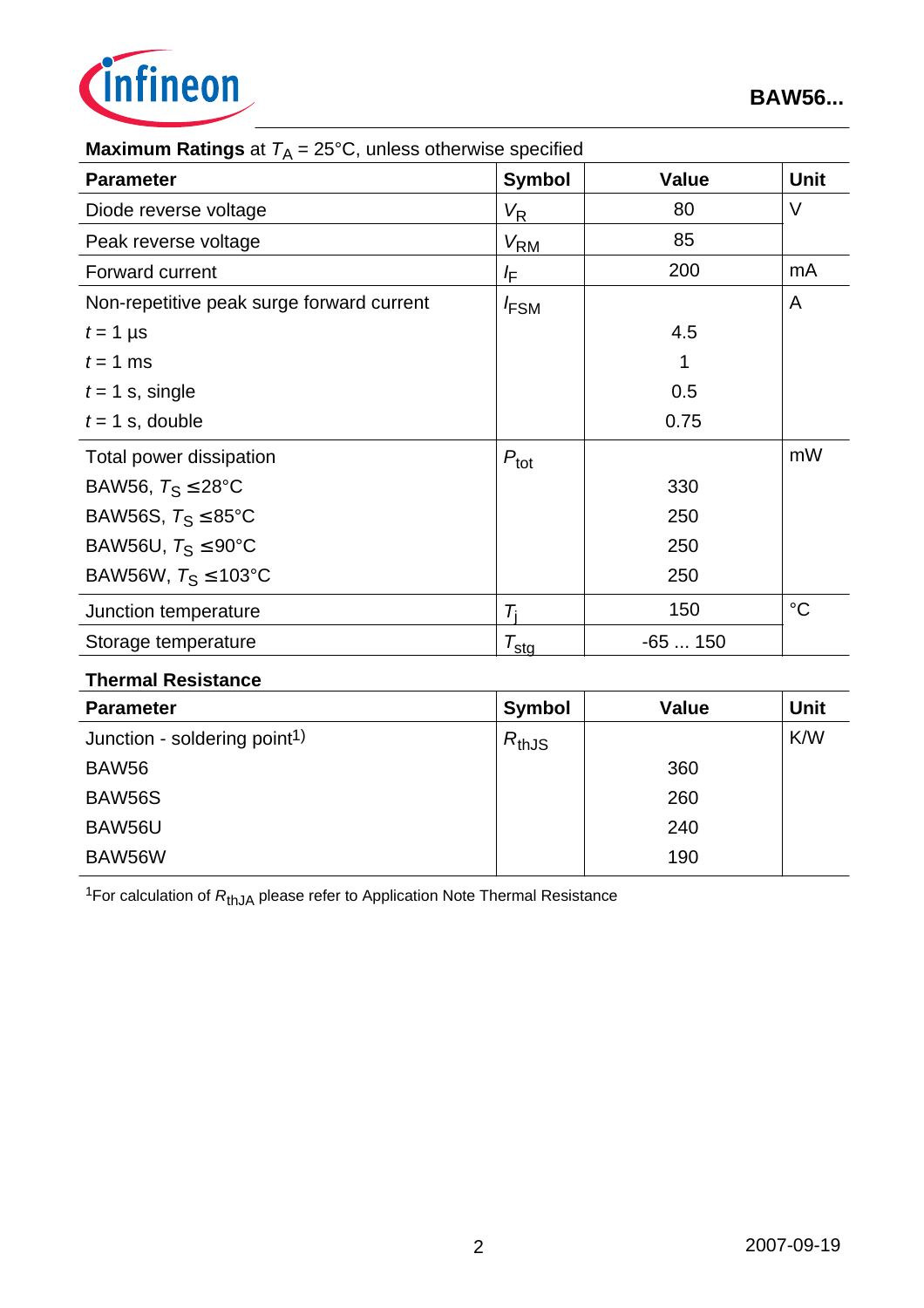

| <b>Electrical Grianacteristics</b> at $T_A = 25$ G, unless otherwise specified |                  |               |      |                |    |
|--------------------------------------------------------------------------------|------------------|---------------|------|----------------|----|
| <b>Parameter</b>                                                               | <b>Symbol</b>    | <b>Values</b> |      | <b>Unit</b>    |    |
|                                                                                |                  | min.          | typ. | max.           |    |
| <b>DC Characteristics</b>                                                      |                  |               |      |                |    |
| Breakdown voltage                                                              | $V_{(BR)}$       | 85            |      |                | V  |
| $I_{(BR)} = 100 \mu A$                                                         |                  |               |      |                |    |
| Reverse current                                                                | $\sqrt{R}$       |               |      |                | μA |
| $V_R = 70 V$                                                                   |                  |               |      | 0.15           |    |
| $V_R = 25$ V, $T_A = 150$ °C                                                   |                  |               |      | 30             |    |
| $V_R$ = 70 V, $T_A$ = 150 °C                                                   |                  |               |      | 50             |    |
| Forward voltage                                                                | $V_F$            |               |      |                | mV |
| $I_F = 1$ mA                                                                   |                  |               |      | 715            |    |
| $I_F = 10 \text{ mA}$                                                          |                  |               |      | 855            |    |
| $I_F = 50$ mA                                                                  |                  |               |      | 1000           |    |
| $I_F = 100 \text{ mA}$                                                         |                  |               |      | 1200           |    |
| $I_F = 150 \text{ mA}$                                                         |                  |               |      | 1250           |    |
| <b>AC Characteristics</b>                                                      |                  |               |      |                |    |
| Diode capacitance                                                              | $C_{\mathsf{T}}$ |               |      | $\overline{2}$ | рF |
| $V_R = 0 V, f = 1 MHz$                                                         |                  |               |      |                |    |
| Reverse recovery time                                                          | $t_{\sf rr}$     |               |      | 4              | ns |
| $I_F$ = 10 mA, $I_R$ = 10 mA, measured at $I_R$ = 1mA,                         |                  |               |      |                |    |
| $R_{\rm I} = 100 \Omega$                                                       |                  |               |      |                |    |

#### **Electrical Characteristics** at  $T_A = 25^\circ$ C, unless otherwise specified

# **Test circuit for reverse recovery time**



Pulse generator: *t* p = 100ns, *D* = 0.05, *t*r = 0.6ns,  $R_{\rm i} = 50\Omega$ 

Oscillograph:  $R = 50Ω$ ,  $t<sub>r</sub> = 0.35$ ns,  $C ≤ 1pF$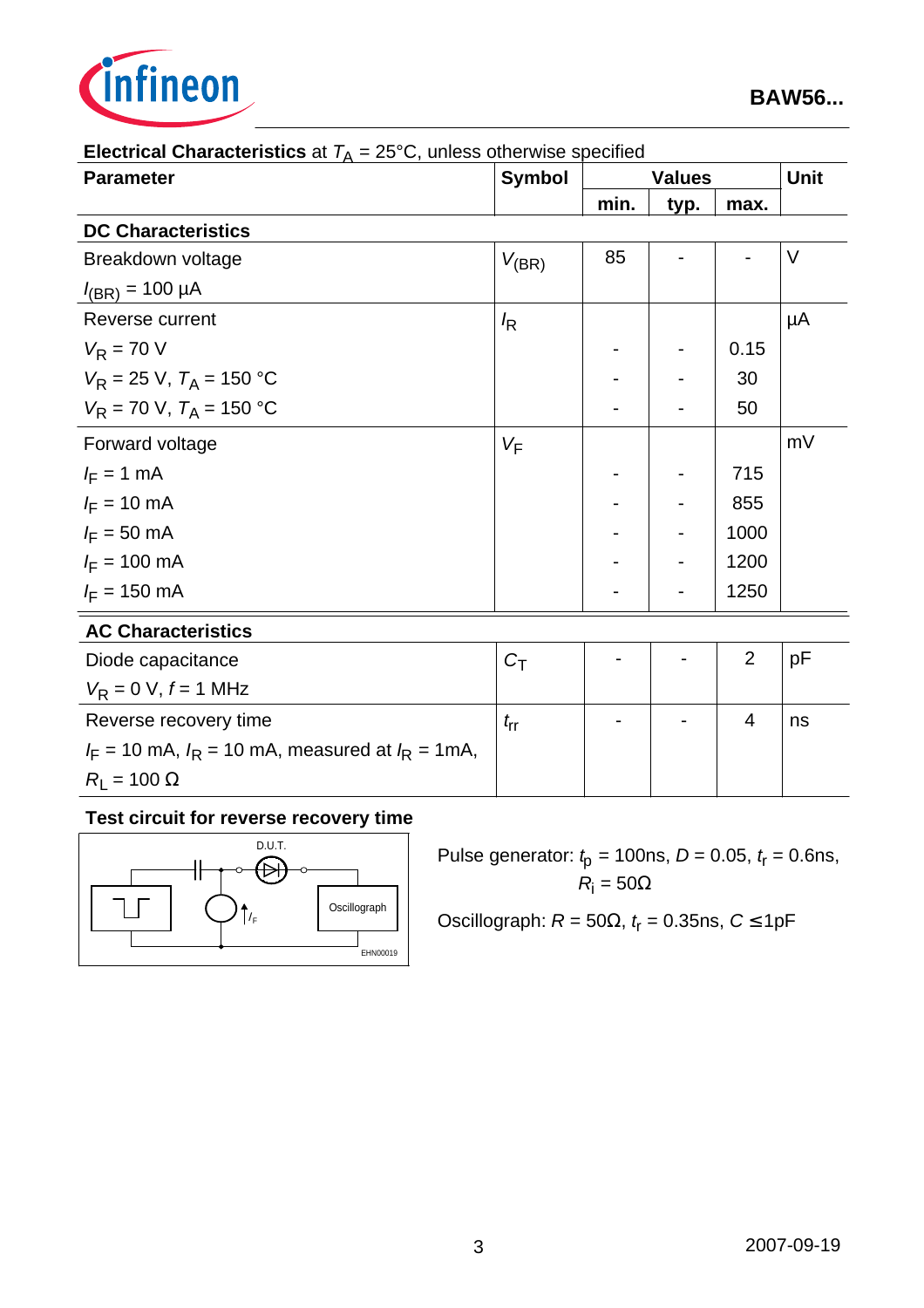

## **Reverse current**  $I_R = f(T_A)$

*V*<sub>R</sub> = Parameter



**Forward Voltage**  $V_F = f(T_A)$ 

*I*<sub>F</sub> = Parameter



**Forward current**  $I_F = f(V_F)$ 

 $T_A = 25$ °C



**Forward current**  $I_F = f(T_S)$ BAW56

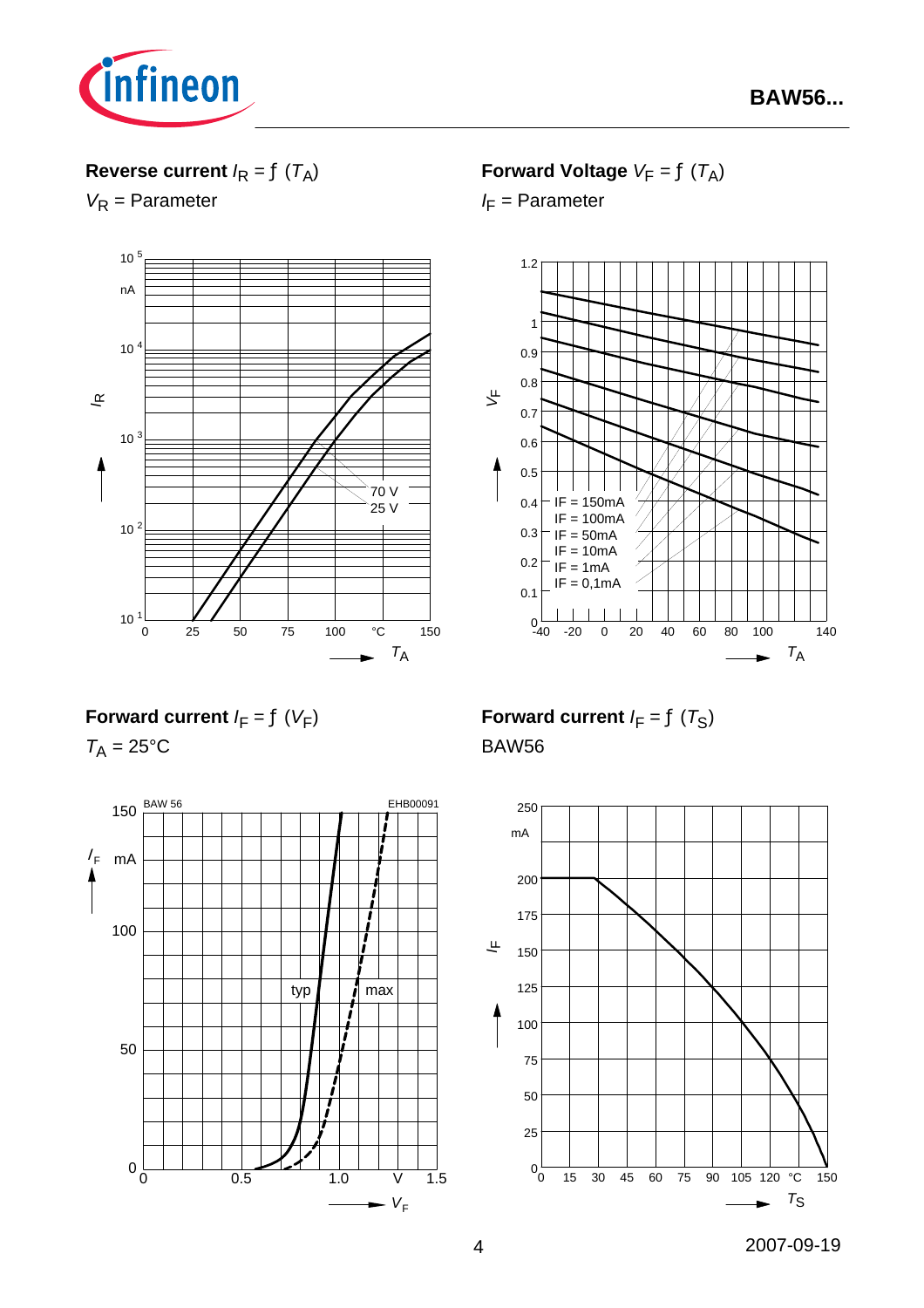

**Forward current**  $I_F = f(T_S)$ 

BAW56S



**Forward current**  $I_F = f(T_S)$ 

BAW56U



**Forward current**  $I_F = f(T_S)$ BAW56W



**Permissible Puls Load**  $R_{thJS} = f(t_p)$ BAW56

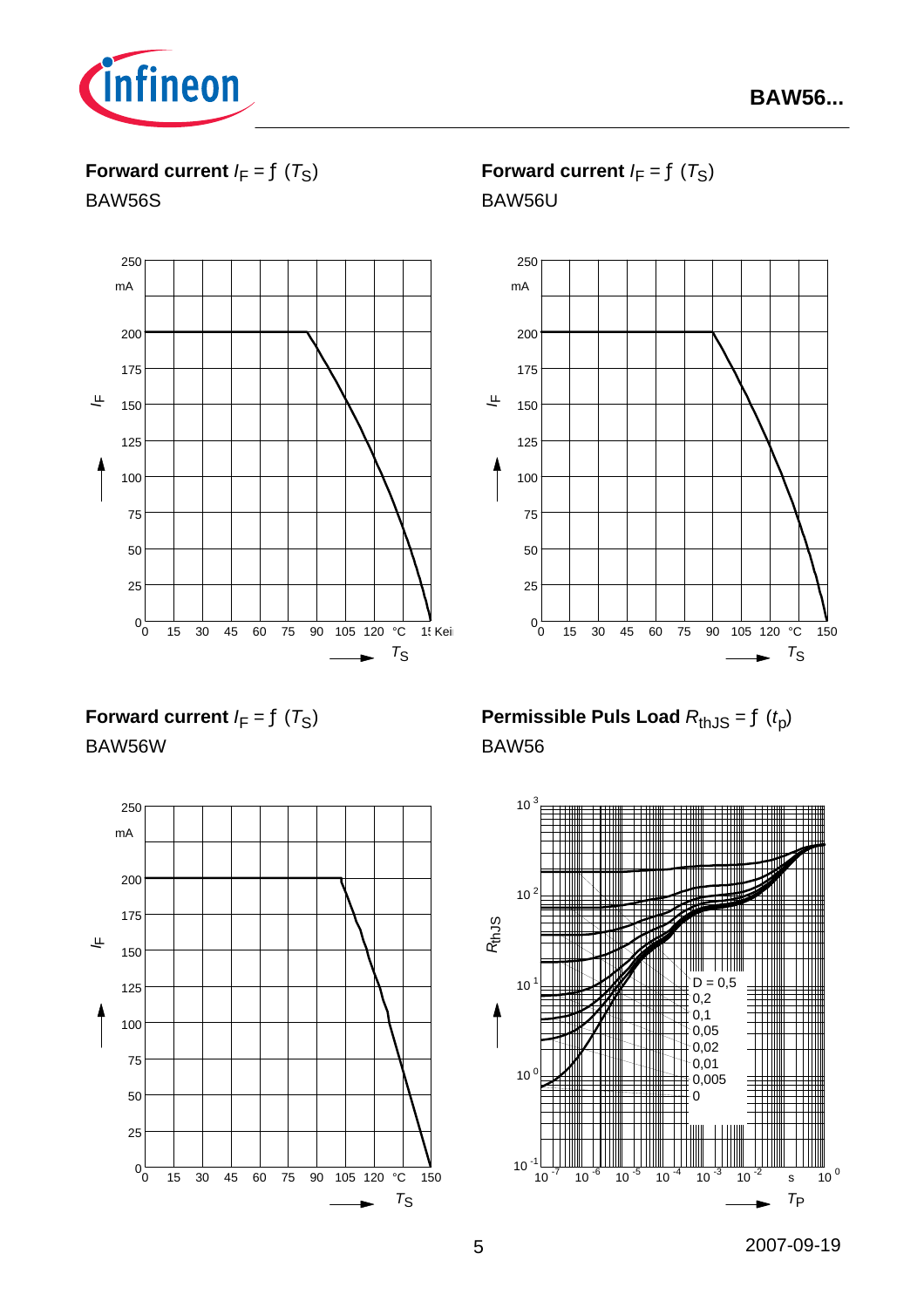

#### **Permissible Pulse Load**





**Permissible Puls Load**  $R_{thJS} = f(t_p)$ 





#### **Permissible Pulse Load**

 $I_{\text{Fmax}}/I_{\text{FDC}} = f(t_p)$ BAW56S



**Permissible Puls Load**  $R_{thJS} = f(t_p)$ BAW56U

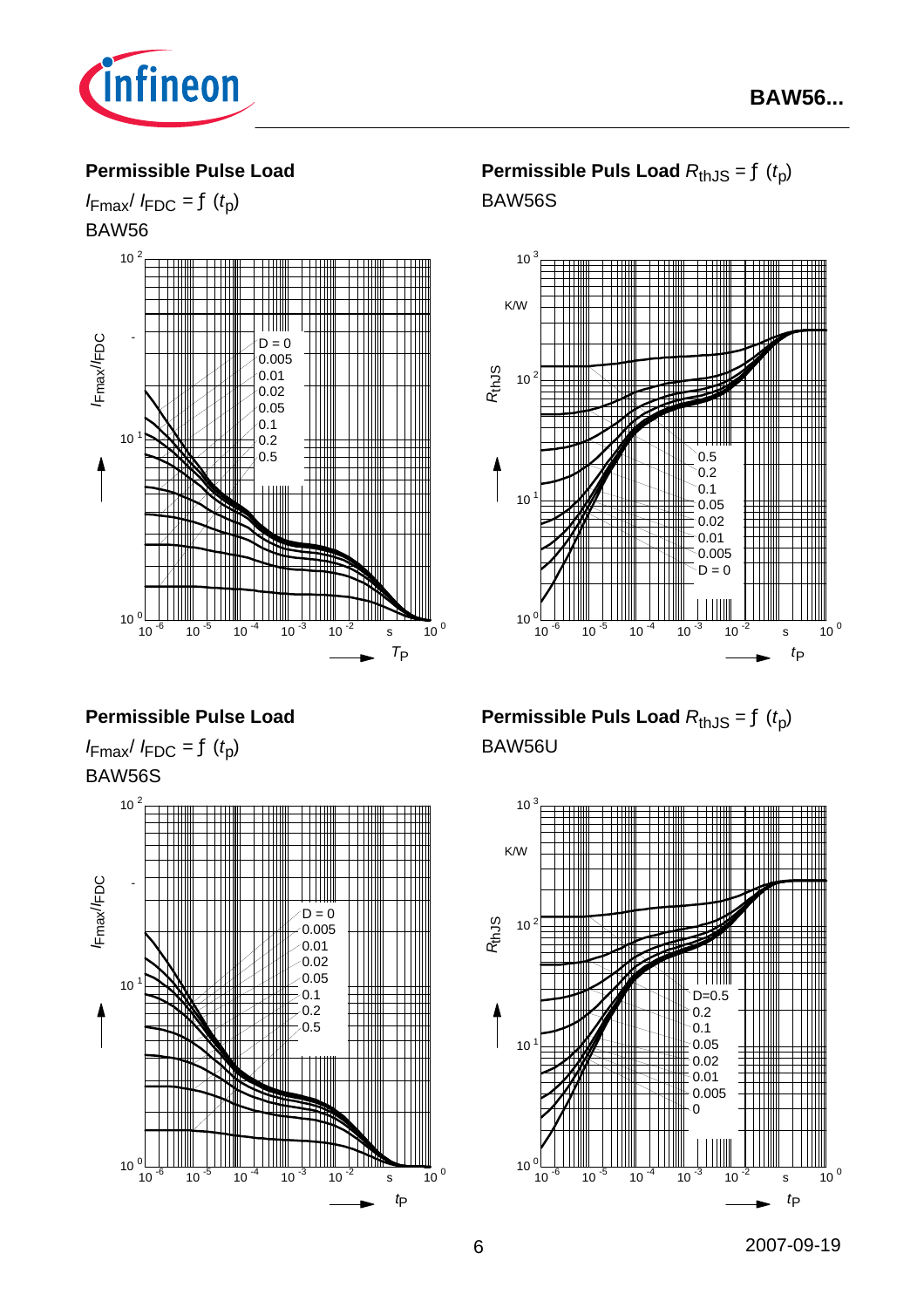

#### **Permissible Pulse Load**

## $I_{\text{Fmax}}/I_{\text{FDC}} = f(t_p)$ BAW56U



# **Permissible Puls Load**  $R_{thJS} = f(t_p)$

BAW56W



#### **Permissible Pulse Load**

 $I_{\text{Fmax}}/I_{\text{FDC}} = f(t_p)$ BAW56W

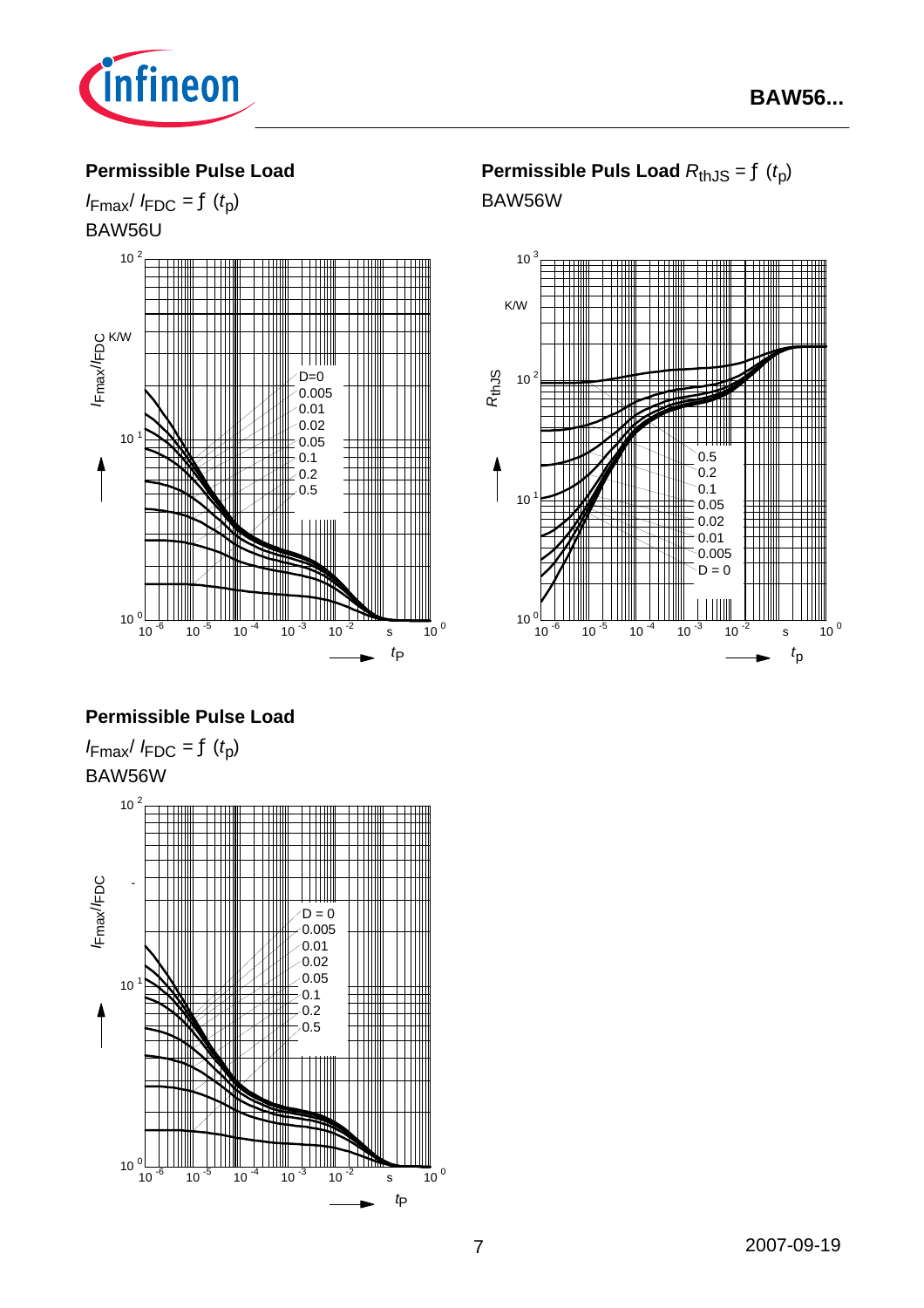

## Package Outline



## Foot Print



# Marking Layout (Example)

Small variations in positioning of Date code, Type code and Manufacture are possible.



## Standard Packing

Reel ø180 mm = 3.000 Pieces/Reel Reel ø330 mm = 10.000 Pieces/Reel

For symmetric types no defined Pin 1 orientation in reel.

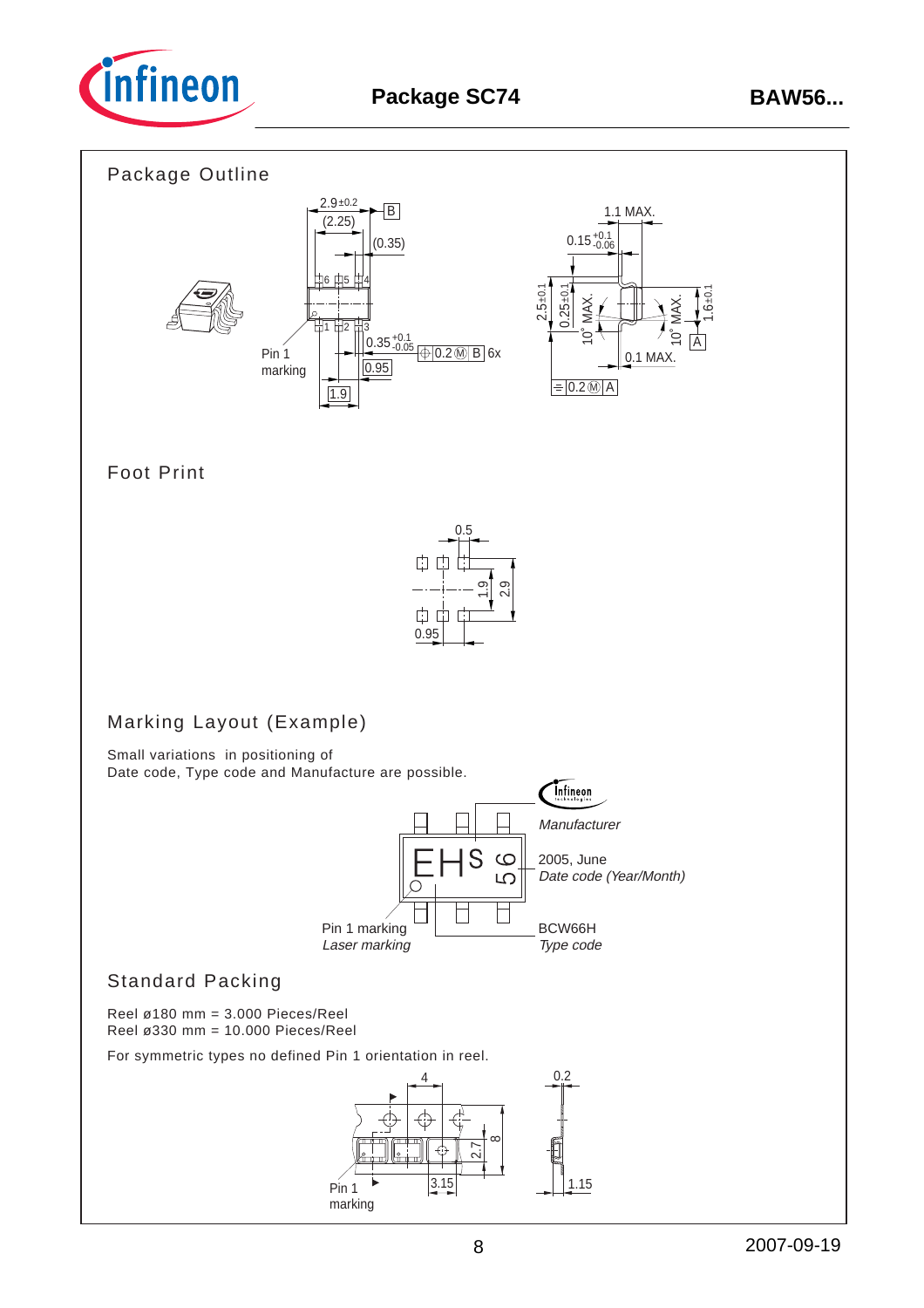

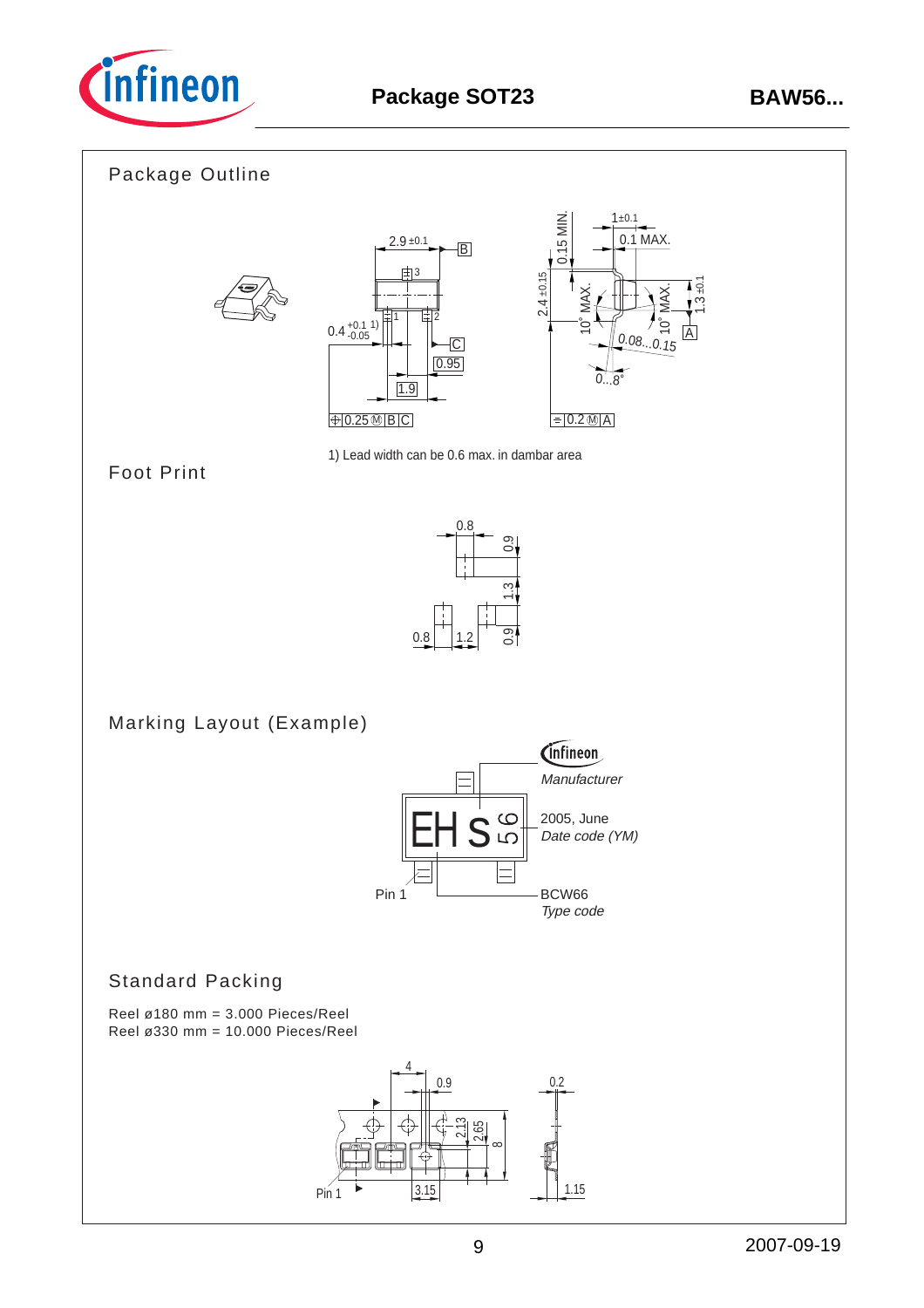

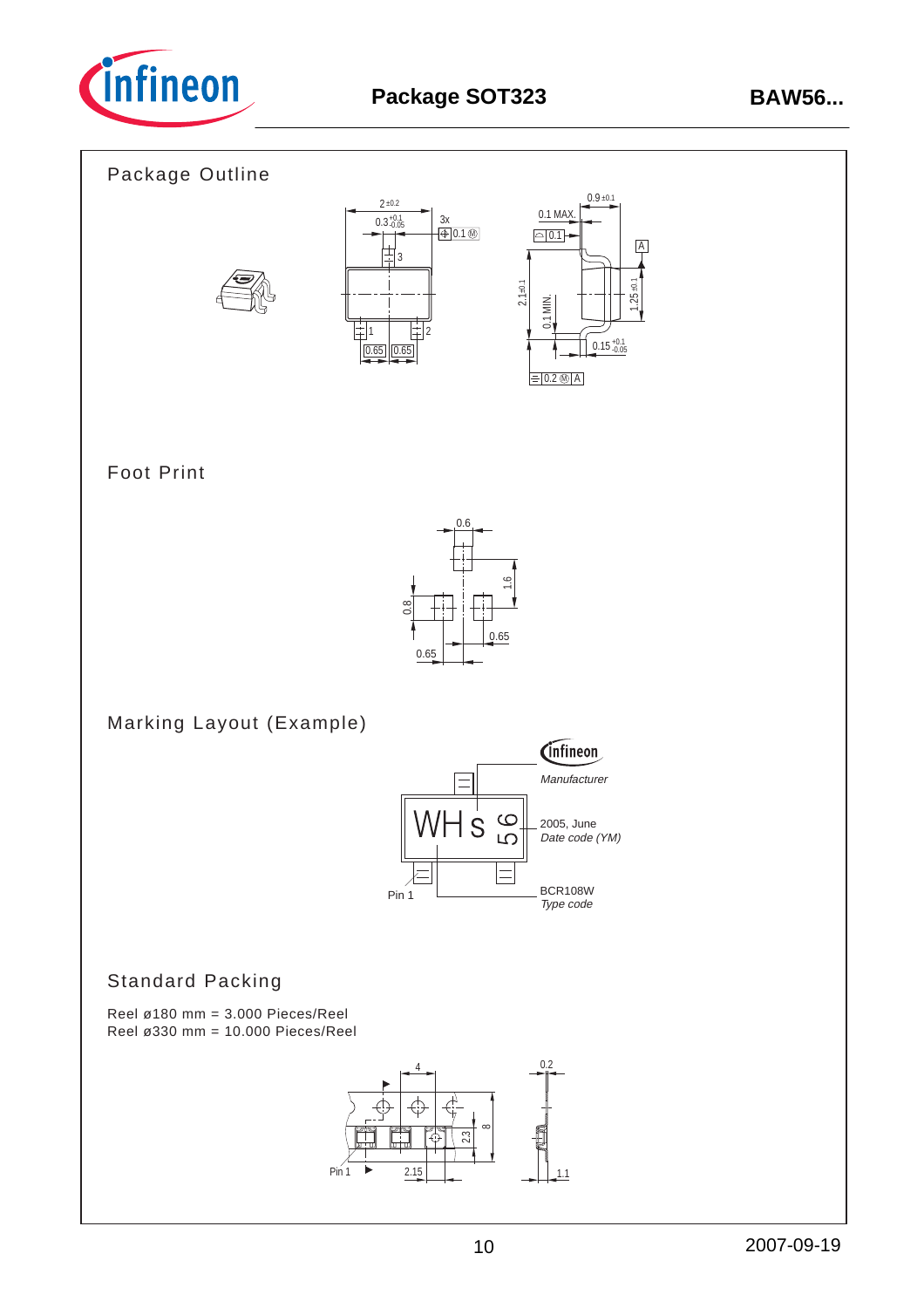